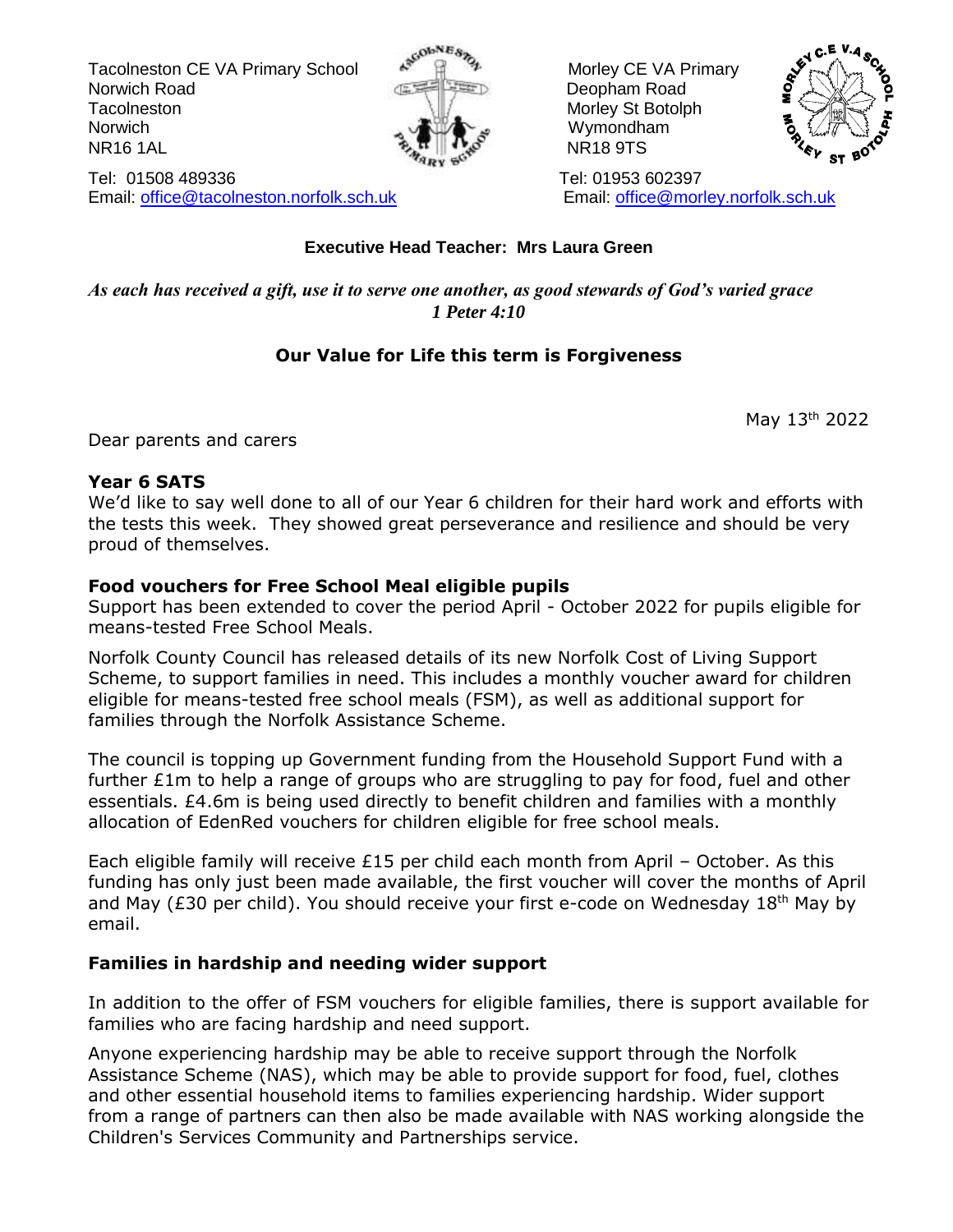Families may get in touch with NAS via their dedicated website which includes an online application form, at Norfolk [Assistance](https://www.norfolk.gov.uk/care-support-and-health/support-for-living-independently/money-and-benefits/norfolk-assistance-scheme) Scheme - Norfolk County Council or if they cannot access the internet, they can call **0344 800 8020**

#### **Pre-loved uniform sale**

FOMPS are holding a pre-loved uniform sale at the end of the school day on Tuesday  $17<sup>th</sup>$  May. They have a mixture of clothing suitable for all ages including summer dresses. Plenty of bargains to be had!

#### **Residential Visit meeting**

Mrs O'Dell is holding a meeting at 2.30pm in Willow Class on Monday  $16<sup>th</sup>$ May for parents and carers of children attending the visit to the Isle of Wight. We will ensure paperwork is sent home to any parent unable to attend.

#### **Queen's Jubilee 'Street Party' Lunch, Friday 27th May 2022**

We would like to invite parents to join us in our Jubilee celebrations, bringing their own picnic lunch to have on the school field followed by some traditional games with the children.

The Year 6 children are also planning to run some stalls to fundraise for the Ukrainian Appeal. Further details will follow although Year 6 parents can speak to Mrs O'Dell after the Residential Visit meeting on Monday if they would like to know more about what the children are planning.

#### **Morley St Botolph Church events**

There is an adult's grand zip wire event at Morley St Botolph Church on Saturday July 23rd. They are also staging a children's 'Teddy' zip wire event on the same day. Information on both events can be found at: [www.abseilchallenge.co.uk/teddy-zipwire](http://www.abseilchallenge.co.uk/teddy-zipwire) together with photos and application forms.

They are also holding a 'Climb the Church Tower' to photograph the local area session again there are details on the website.

#### Martha's mentions

#### **Collective Worship**

I wanted to talk about Collective Worship on Monday. Mrs Green was saying about how to respect teachers more. Someone had said about holding the door open for them. I think we need to think a bit more about respect. We also said about not running up and down the paths on the playgrounds.

#### **Appropriate PE Kit**

Please can I remind parents that their child should only be wearing a PLAIN blue or black sweatshirt/jogging bottoms/shorts together with a round necked T-shirt in your child's house colour for PE. This is our published PE Uniform. We have had to speak to some children who have come in to school with inappropriate, branded sweatshirts or hoodies. We appreciate your support for this school policy.

#### **Conversion to Academy:**

Our conversion to academy status will take place on  $1<sup>st</sup>$  June 2022. Look out for the new signage outside of school! Other than this, it will be business as usual for us - with the added benefits of working with a delightful family of schools in the St Benet's Academy Trust.



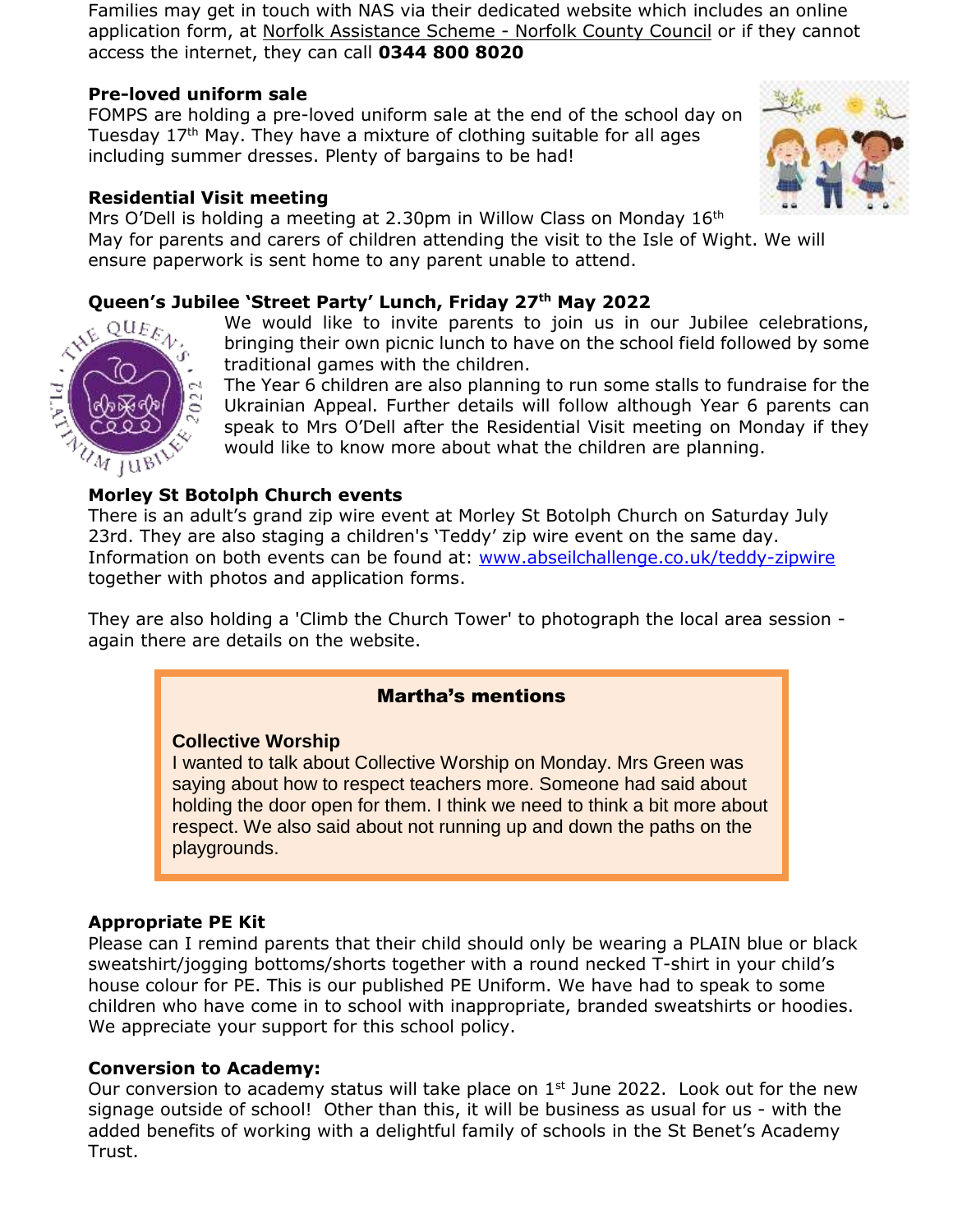#### **Library Summer Reading Challenge**

Here is a link to the Summer Reading Challenge which has a Science theme this year. <https://summerreadingchallenge.org.uk/news/general/gadgeteers-intro>



Friends of Morley Primary School (FOMPS) are a group of parents and staff working together to fundraise much needed money to support extra resources for our students. Our next events are: **Adult Disco** – 21/05/22 NEW DATE! **Children's Disco** – 27/05/22 **FOMPS Stall –** Morley Beer Festival & Family Fun Day – 25/06/22 **Summer Fair** – 16/07/22 Further details to follow

## **Celebrations**



**Sycamore Class** Layla

| Value                   | Pine | Oak | Sycamore | Rowan | Willow      |
|-------------------------|------|-----|----------|-------|-------------|
| <b>Achievements</b>     |      |     |          |       |             |
| <b>Star Readers</b>     |      |     |          |       |             |
| <b>Reading Passport</b> |      |     |          |       |             |
| Going for Gold          |      |     |          |       |             |
| Award                   |      |     |          |       |             |
| <b>Merit Badge</b>      |      |     |          |       |             |
| <b>Bronze</b>           |      |     |          |       | Tyler       |
| Silver                  |      |     |          |       |             |
| Gold                    |      |     |          |       | Emilia      |
|                         |      |     |          |       | Bella       |
| Platinum                |      |     |          |       |             |
| <b>EFFORT</b>           |      |     |          |       | All of Year |
|                         |      |     |          |       | 6!          |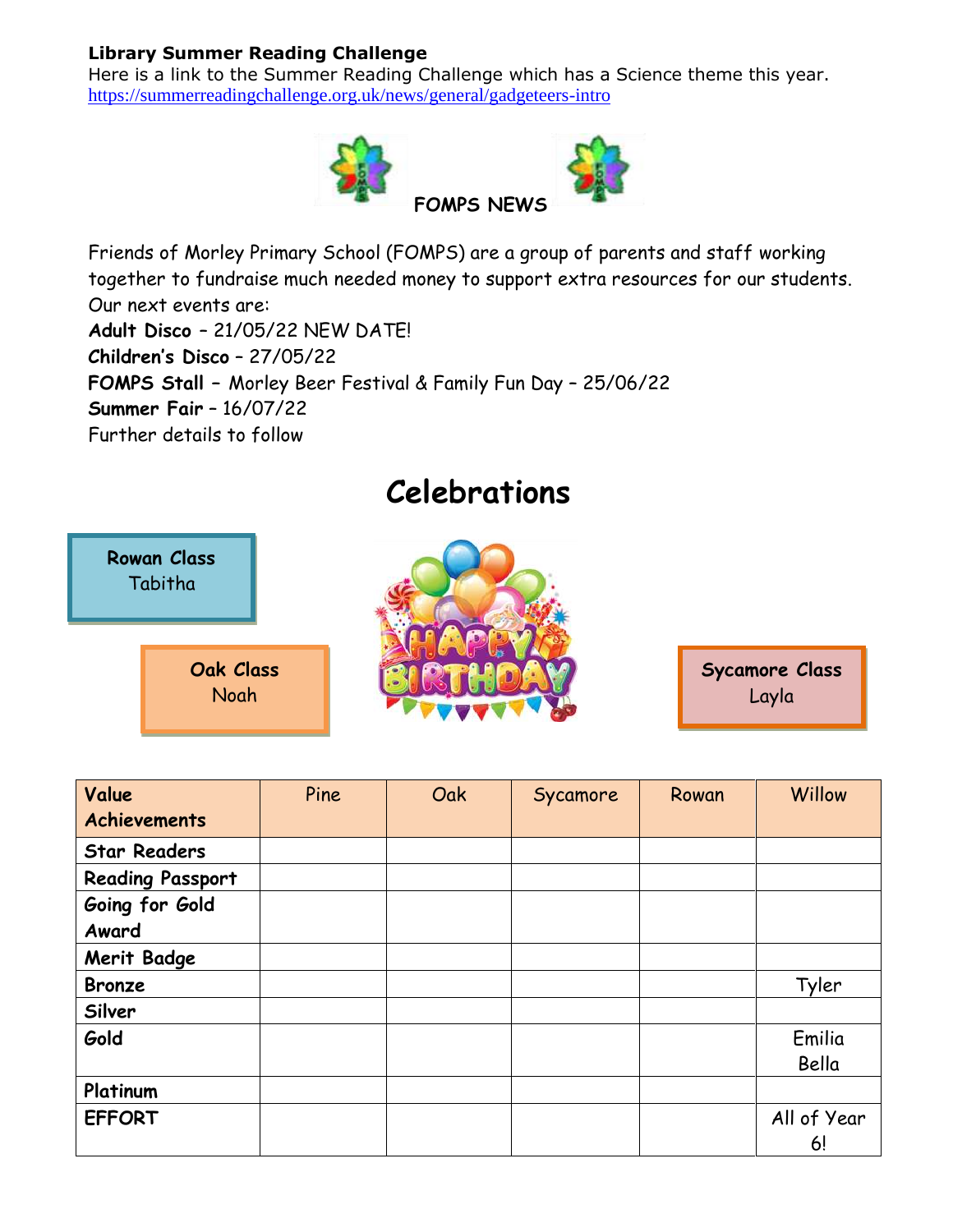| <b>HELPFULNESS</b>    |         |      |        |        |  |
|-----------------------|---------|------|--------|--------|--|
| <b>COURAGE</b>        |         |      |        |        |  |
| <b>SERVICE</b>        |         |      |        |        |  |
| SELF RESPECT          |         |      |        |        |  |
| <b>RESPONSIBILITY</b> |         | Jack |        |        |  |
| <b>FORGIVENESS</b>    |         |      |        |        |  |
| <b>GENEROSITY</b>     |         |      |        |        |  |
| <b>FRIENDSHIP</b>     |         |      |        |        |  |
| <b>RESPECT</b>        |         |      |        |        |  |
| <b>KOINONIA</b>       |         |      |        |        |  |
| <b>COMPASSION</b>     |         |      |        |        |  |
| <b>PERSEVERANCE</b>   | Michael |      | Martha | Willow |  |
|                       |         |      | Daisy  |        |  |
| <b>HUMILITY</b>       |         |      |        |        |  |
| <b>KINDNESS</b>       |         |      |        |        |  |
| <b>CREATIVITY</b>     |         |      |        |        |  |
| <b>BRAVERY</b>        |         |      |        |        |  |
| <b>JUSTICE</b>        |         |      |        |        |  |

#### **Out of school achievements:**

Heidi in Pine and Ollie in Oak took their pony Rosie, who is only 4, to her first show on Sunday and both came 2nd in their class and Ollie was also reserve champion. This was the first time any of them have competed so quite an achievement. Well done Heidi, Ollie and Rosie the pony!

Two achievements in Sycamore Class – Henry has received a certificate for swimming and Sam has received a certificate for Karate. Congratulations to you both.

#### **House points**

| <b>The Second Second</b><br>4 I V<br><b>Contract</b> | . .<br>--<br>-- | - -<br>Nan N |  |
|------------------------------------------------------|-----------------|--------------|--|
| $\sim$                                               | 766             | 700          |  |

And finally…

*As each has received a gift, use it to serve one another, as good stewards of God's varied grace*

Amen

Laura Green

Executive Headteacher

Newsletter additions:

- Diary Dates
- Retro Adult Disco Poster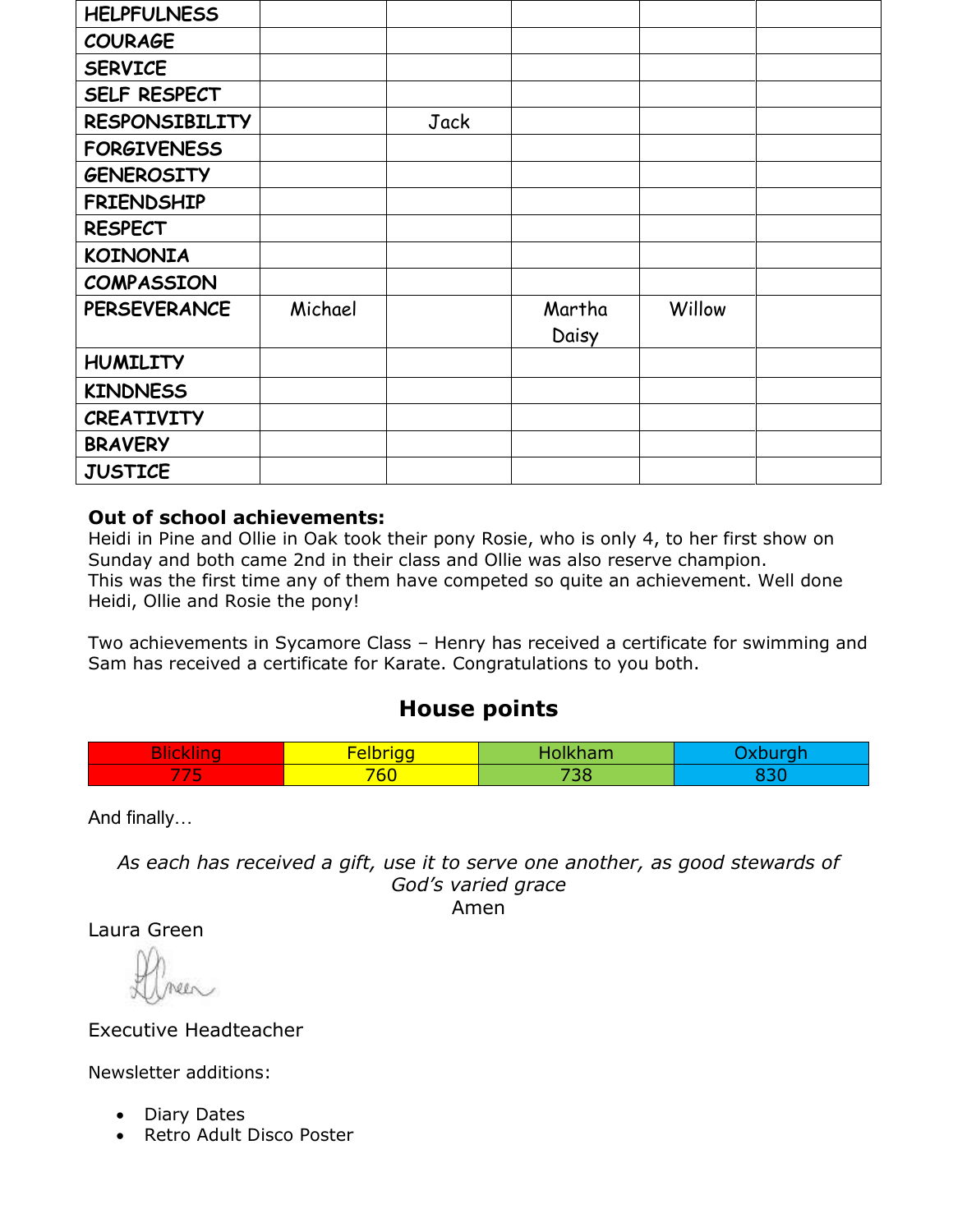# **Friends of Morley Primary School Retro AdultDisco**

**School Hall With DJ Gaz Easter**

# **£5 ENTRY Saturday 2<sup>st</sup> May 8-12pm**

**Tickets can be purchased on the door or via the office before the event Bring your own nibbles and drink**

nd